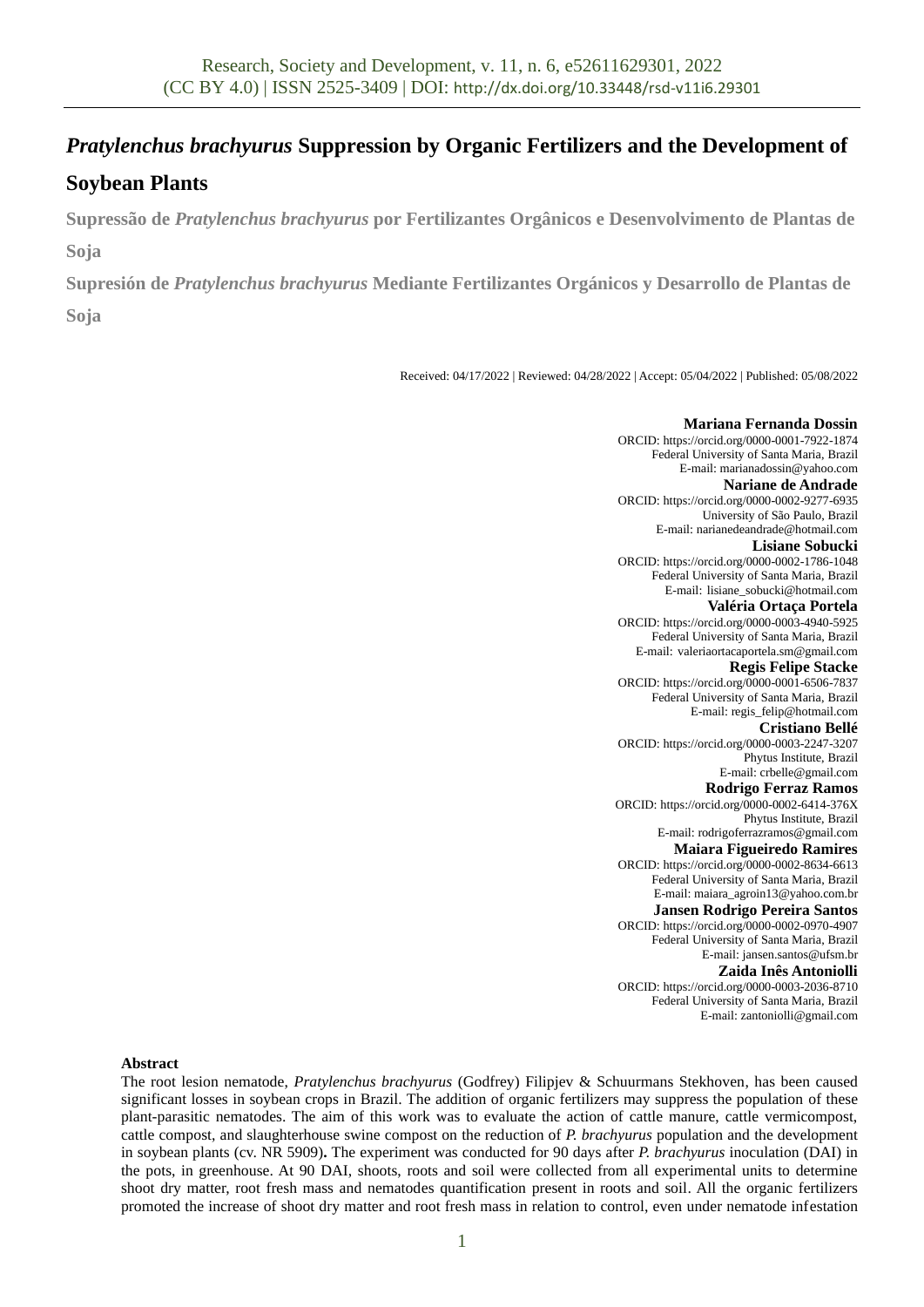in soybean plants (cv. NR 5909). However, organic fertilizers did not promote a suppressive effect on *P. brachyurus* population in soybean plants.

**Keywords:** *Glycine max*; Nematode alternative control; Organic agriculture; Organic waste; Root lesion nematodes; Teaching.

#### **Resumo**

O nematóide das lesões radiculares, *Pratylenchus brachyurus* (Godfrey) Filipjev & Schuurmans Stekhoven, tem causado perdas significativas na cultura da soja no Brasil. A adição de fertilizantes orgânicos pode suprimir a população desses nematoides parasitas de plantas. O objetivo deste trabalho foi avaliar a ação de esterco bovino, vermicomposto bovino, composto bovino e composto suíno de matadouro na redução da população de *P. brachyurus* e no desenvolvimento de plantas de soja (cv. NR 5909). O experimento foi conduzido por 90 dias após a inoculação de *P. brachyurus* (DAI) nos vasos, em casa de vegetação. Aos 90 DAI, a parte aérea, as raízes e o solo foram coletados de todas as unidades experimentais para determinação da matéria seca da parte aérea, massa fresca das raízes e quantificação dos nematoides presentes nas raízes e no solo. Todos os fertilizantes orgânicos promoveram aumento da matéria seca da parte aérea e massa fresca da raiz em relação à testemunha, mesmo sob infestação de nematoides em plantas de soja (cv. NR 5909). No entanto, os fertilizantes orgânicos não promoveram efeito supressor sobre a população de *P. brachyurus* em plantas de soja.

**Palavras-chave:** *Glycine max*; Controle alternativo de nematoides; Agricultura orgânica; Resíduos orgânicos; Nematoides das lesões radiculares; Ensino.

#### **Resumen**

El nematodo de las lesiones de la raíz, *Pratylenchus brachyurus* (Godfrey) Filipjev & Schuurmans Stekhoven, ha causado pérdidas significativas en los cultivos de soja en Brasil. La adición de fertilizantes orgánicos puede suprimir la población de estos nematodos parásitos de plantas. El objetivo de este trabajo fue evaluar la acción del estiércol vacuno, vermicompost vacuno, compost vacuno y compost porcino de matadero sobre la reducción de la población de *P. brachyurus* y el desarrollo de plantas de soja (cv. NR 5909). El experimento se realizó durante 90 días después de la inoculación de *P. brachyurus* (DAI) en las macetas, en invernadero. A los 90 DAI, se recolectaron brotes, raíces y suelo de todas las unidades experimentales para determinar la materia seca de los brotes, la masa fresca de raíces y la cuantificación de nematodos presentes en raíces y suelo. Todos los fertilizantes orgánicos promovieron el aumento de materia seca aérea y masa fresca de raíz en relación al control, incluso bajo infestación de nematodos en plantas de soja (cv. NR 5909). Sin embargo, los fertilizantes orgánicos no promovieron un efecto supresor sobre la población de *P. brachyurus* en las plantas de soja.

**Palabras clave:** *Glycine max*; Control alternativo de nematodos; Agricultura orgânica; Residuos orgânicos; Nematodos lesionadores de raíces; Enseñanza.

#### **1. Introduction**

The root lesion nematode, *Pratylenchus brachyurus* (Godrey), has caused significant losses in several crops in Brazil, including soybean (Dias et al. 2010; Schmitt et al., 2020). The edaphoclimatic conditions and intensive cultivation of susceptible crops provide for these nematode favorable conditions for the development, dissemination and survival in the soil and roots of plants (Costa et al. 2012, Abd-Elgawadet al., 2021). *Pratylenchus* is a genus of nematode that has a migratory endoparasitic habit and, due to the feeding mode, movement, and injection of toxins inside the root tissues, results in the reduction of the vegetative canopy and grain yield (Ferraz & Brown 2016). In the case of soybean cultivation, production losses can reach 30% (Dias et al. 2010).

In order to reduce losses and achieve the sustainability of agricultural production, it is necessary to use a set of strategies that aim to reduce population nematodes levels and stimulating crop production and root development in coexistence with these parasites (Costa et al. 2012, Trentin et al., 2021). These strategies mainly include cultural practices, resistant cultivars, biological and chemical control. Therefore, due to the absence of resistant cultivars associated to the inconsistency of the results achieved with the use of chemical nematicides, the alternative control with the addition of organic material to the soil has been presented as a promising strategy for the management of *P. brachyurus* (Silva, 2016).

In cultural practices, organic material added to the soil could perform several functions, such as cycling and nutrient availability, fertilizer solubilization, toxic metal complexation, soil buffering power, gas flow into the atmosphere and soil aggregation (Stevenson 1994, Soares et al. 2008, Leite et al., 2019). Brazil is among the world's largest producers and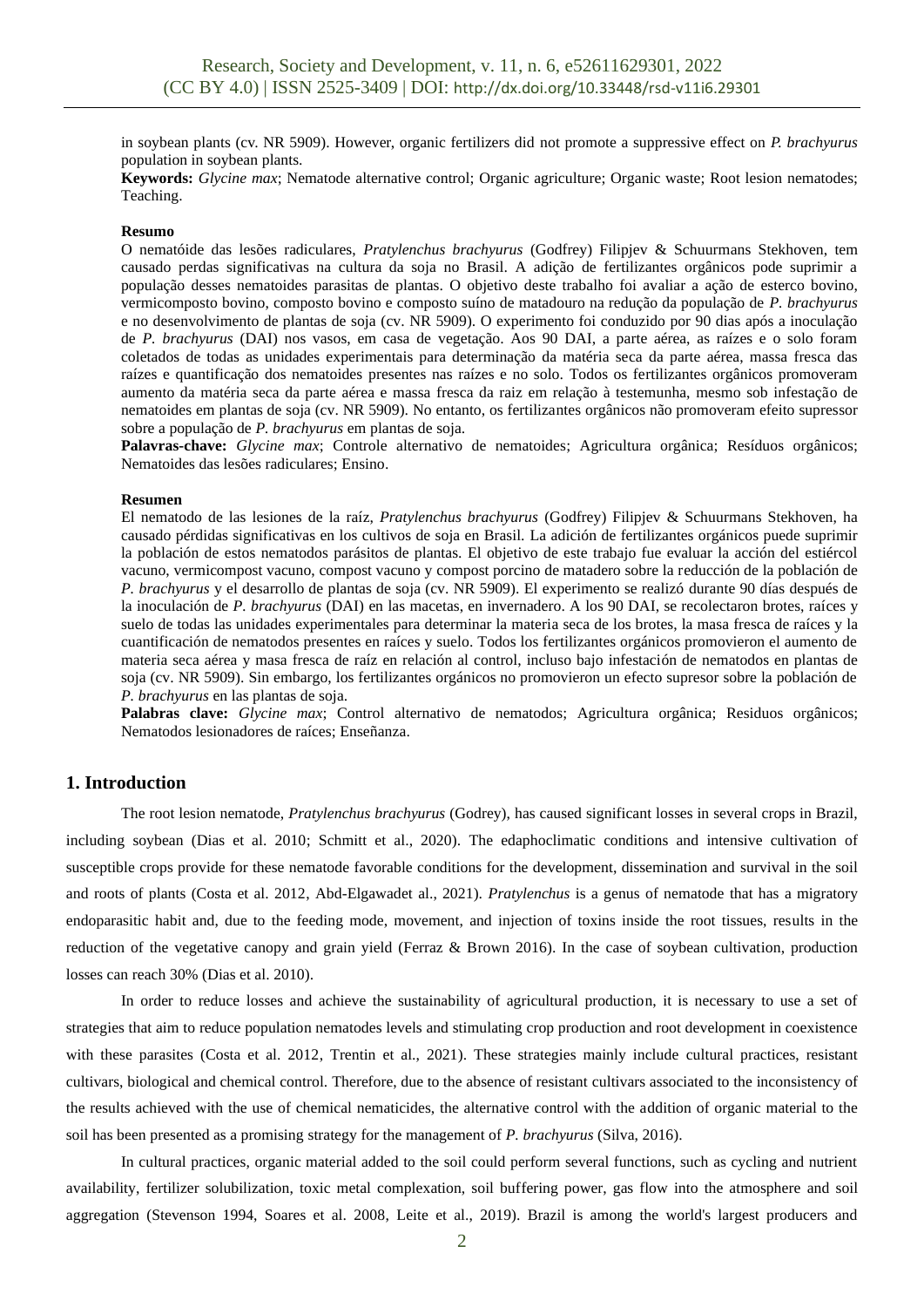exporters of beef, poultry, and pork meat (FAO, 2017) resulting in the generation of organic waste. The organic waste could be used in agriculture as biofertilizers; however, there is a great lack of studies on its suppressive potential in the soil, whether they are used for composting (Schmitt et al., 2020) and/or vermicomposting (Steffen et al. 2017). Thus, there is a need to evaluate the waste management as to its potential for use in agriculture, especially in the suppression of plant-parasitic nematodes. Therefore, the objective of this study was to evaluate the effect of organic fertilizers, fresh, composted and vermicomposted, in reducing the population of *P. brachyurus* and the development of soybean plants (cv. NR 5909).

## **2. Methodology**

#### **Organic fertilizers, soil and** *Pratylenchus brachyurus* **used in experiments**

The treatments tested in the study were four organic fertilizers: cattle manure (CM); cattle vermicompost (CV) (Vione et al. 2018), cattle compost (CC) (Ramires et al. 2019) and slaughterhouse swine compost (SSC). The cattle manure residue was obtained from the dairy cattle sector of the Federal University of Santa Maria and the slaughterhouse swine residue was obtained from a slaughterhouse located in the northern region of Rio Grande do Sul, Brazil. Cattle manure residue was previously dried and chemically analyzed, and the other fertilizers were previously treated, stabilized by aerated composting (CC and SSC) and by vermicomposting (CV). Organic fertilizers were chemically characterized (Table 1). Mineral fertilization (MF) was used as a control treatment.

|  |  |  |  |  | Table 1. Chemical analysis of organic fertilizers, cattle manure (CM); cattle vermicompost (CV); cattle compost (CC);   |  |  |
|--|--|--|--|--|-------------------------------------------------------------------------------------------------------------------------|--|--|
|  |  |  |  |  | Slaughterhouse swine compost (SSC), used in this study for fertilization of soybean plants under greenhouse conditions. |  |  |

| Variables            | CM   | <b>CV</b> | CC   | SSC. |
|----------------------|------|-----------|------|------|
| $pH - H2O$           | 7.1  | 7.2       | 6.5  | 4.4  |
| C-organic $\%$ (m/m) | 17.4 | 17.0      | 12.0 | 32.0 |
| $N$ %(m/m)           | 1.2  | 1.1       | 1.1  | 4.7  |
| C/N                  | 14.0 | 15.4      | 11.0 | 7.0  |
| $P\%$ (m/m)          | 0.7  | 1.6       | 0.8  | 1.6  |
| $K\%$ (m/m)          | 1.2  | 0.3       | 0.7  | 0.3  |
| $Ca\% (m/m)$         | 1.1  | 4.1       | 1.2  | 4.1  |
| $Mg\% (m/m)$         | 1.5  | 0.5       | 0.6  | 0.5  |
| Na % $(m/m)$         | 0.1  | 0.04      | 0.1  | 0.2  |

C-organic: organic carbon; N: nitrogen; C/N: carbon/nitrogen ratio; P: phosphor; K: potassium; Ca: calcium; Mg: magnesium; Na: sodium. Source: Authors (2022).

The soil used in the experimental units, classified as typical Ultisol (Soil Survey Staff 2014), was chemically characterized and autoclaved for one and a half hours at 120ºC, together with the sand used in the mixture (2:1) for the experiments. The values obtained in the chemical analysis of the soil are: pH (1:1) 4.9,  $Ca^{2+}$  (cmol<sub>c</sub> dm<sup>3</sup>) 1.7,  $Mg^{2+}$  (cmol<sub>c</sub> dm<sup>3</sup>) 0.5,  $Al^{3+}$  (cmol<sub>c</sub> dm<sup>3</sup>) 23.3, H+Al (cmol<sub>c</sub> dm<sup>3</sup>) 6.9, CTC pH7 (cmol<sub>c</sub> dm<sup>3</sup>) 9.2, base saturation (%) 25.3, SMP Index 5.6, SOM  $(\%)$  1.5, P-Mehlich (mg dm<sup>-3</sup>) 13.1, and K (mg dm<sup>-3</sup>) 44.0.

The inoculum of the nematode (*P. brachyurus*) used in the experiments, consisted of a pure population. Nematode multiplication was performed continuously in a greenhouse using sorghum (*Sorghum bicolor L.*) and soybean (cv. NR 5909) previously inoculated with *Bradyrhizobium elkanii.* After three months, the nematodes were extracted from the roots according to Coolen & D'Herde (1972) and the nematode suspension was calibrated for inoculation of the experiment.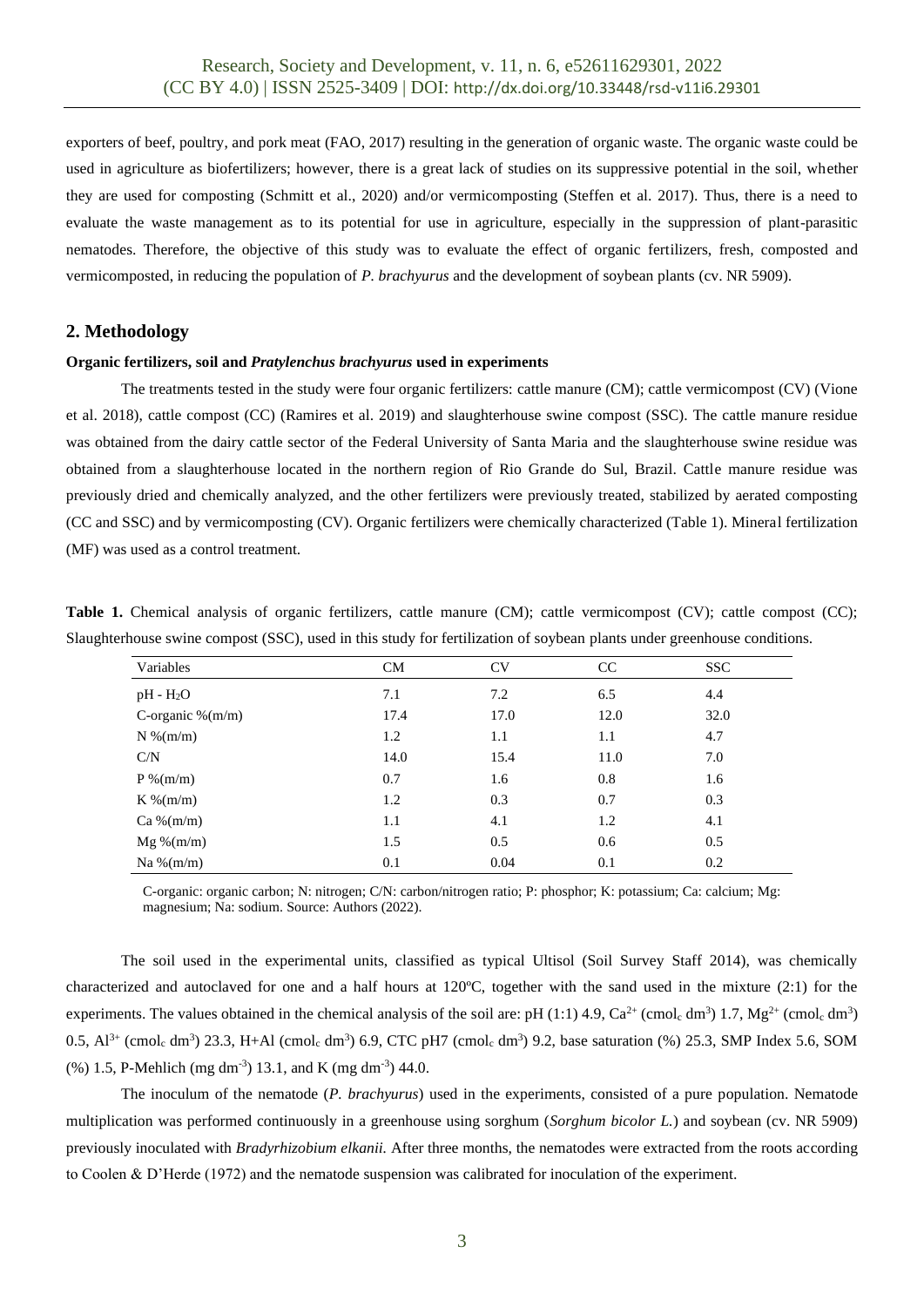#### **Liming and organic fertilization of the soil**

The fertilization and liming of the experimental units were performed to obtain the maximum yield of soybean, following preliminary analysis of soil and organic fertilizers (CQFS-RS/SC 2016). To satisfy the nutritional needs of soybean crop, it was necessary  $0.0$ ; 95,0 and  $105.0 \text{ kg.ha}^{-1}$  of N, P and K, respectively. The amounts of organic fertilizer required for each treatment were converted to grams per kilogram of soil and the dose was calculated according CQFS-RS/SC (2016).

#### **Evaluation of** *Pratylenchus brachyurus* **reproduction in soybean plants**

To evaluate the reproduction factor of *P. brachyurus* in greenhouse conditions, soybean plants (NR 5909, Nidera) were used. The experimental units were 3 dm<sup>3</sup> pots containing 3 kg of a soil/sand mixture (2:1). The seeds used were previously inoculated with *Bradyrhizobium japonicum* and sown in the pots containing the mixture of soil and fertilizer. The quantities of organic fertilizers were balanced according to the most demanding nutrient from the crop, in this case potassium (CQFS-RS/SC 2016) and the amount of soil in the experimental unit. Thus, the experimental units received organic fertilizers in the doses of 24.5; 24.0; 80.6 and 64.0 grams of CM, CV, CC and SSC, respectively. The control treatment received 0.2 grams of mineral fertilizer  $(K_2HPO_4)$ .

The experiment was conducted in a completely randomized design with five treatments and six replications. Fifteen days after germination of soybean plants, about 8.000 *P. brachyurus* specimens were inoculated per pots, through three holes near to the plant.

The experiment was conducted for 90 days after *P. brachyurus* inoculation (DAI) in the pots. At 90 DAI, shoots, roots and soil were collected from all experimental units to determine shoot dry matter, root fresh mass and quantification of nematodes present in roots and soil. The shoot dry matter was determined by weighing, after drying in an oven at 65ºC for 24h. Fresh root mass was determined by direct weighing immediately after sample collection. To quantify the number of nematodes present in soybean roots was used the methodology of Coolen & D´Herde (1972) and to quantify the number of nematodes in the soil was used the method of centrifugal flotation in sucrose solution (Jenkins 1964), using 250 cm<sup>3</sup> of soil.

The Reproduction Factor (RF) of the nematode was calculated according to the proposed by Oostenbrink (1966), where  $RF = FP$  (final population)/IP (initial population). As the evaluated nematode is considered a migratory endoparasite, the total number of nematodes found in both roots and soil of each treatment was used to calculate the PF. Also, the number of nematodes per gram of root was calculated.

#### **Statistical analysis**

The data were submitted to the Shapiro-wilk normality test (5% probability). The data considered non-normal were transformed by the formula  $\sqrt{(x + 1)}$ . Subsequently, the analysis of variance (ANOVA) was performed and, complementary orthogonal contrast tests using the Dunnett test ( $p \le 0.05$ ). We compared treatments versus control treatment and treatments versus treatments, using the multcomp package (Ferreira et al. 2018) in the software R (Team & Core 2019).

## **3. Results and Discussion**

All treatments with organic fertilizers promoted an increase of shoot dry matter and fresh root mass in relation to the mineral fertilization after 90 DAI in soybean plants (Table 2 and 3; Figure 1). This effect on plant development is possibly related to the presence of humic and fulvic acids in the organic fertilizers used. The humic substances are related to the increase in nutrient absorption, due to the influence on cell membrane permeability and chelating power, as well as photosynthesis, ATP formation, amino acids and proteins (Vaughan et al. 1985, Gerke 2018). These affect directly the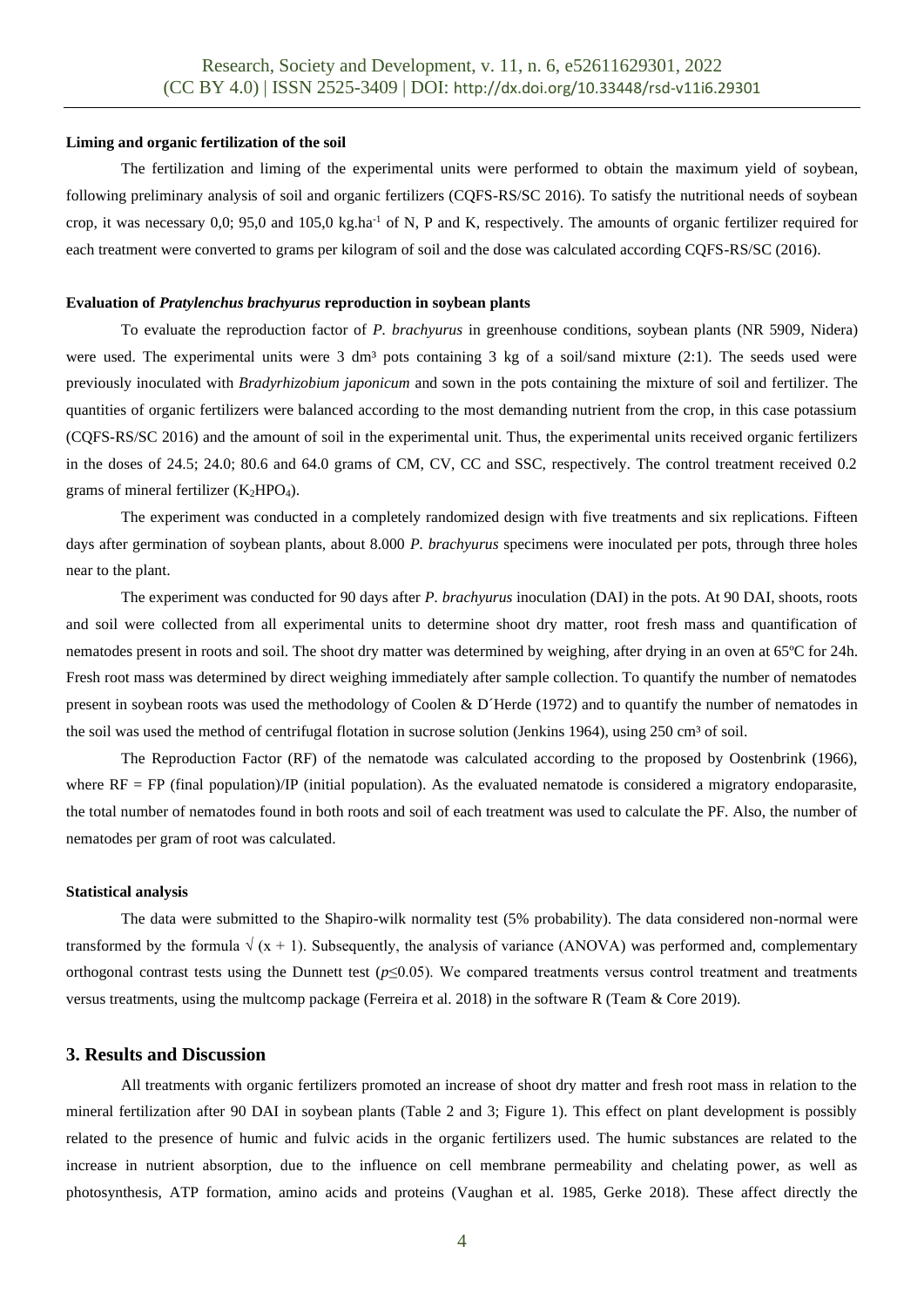biochemical metabolism of plants and, consequently, may influence their growth and development (Façanha et al. 2002, Ferdous et al. 2018).

**Figure 1.** Soybean plants (cv. NR 5909) submitted to different organic fertilizers, 90 days after inoculation of *Pratylenchus brachyurus* in the greenhouse conditions. CC – cattle compost; CV- cattle vermicompost; CM- cattle manure; SSCslaughterhouse swine compost.



Source: Authors (2022).

**Table 2.** Shoot dry matter (SD), fresh root mass (FR), number of nematodes present in the soil (NNS), number of nematodes present in the roots (NNR), final population ( $FP = NNS + NNR$ ), number of nematodes per gram of roots (NNGR) and reproduction factor (RF) of the treatments tested in the suppression, 90 days after inoculation of *Pratylenchus brachyurus* in soybean plants (NR 5909) under greenhouse conditions.

| Treatments                   | SD(g) | FR(g) | <b>NNS</b> | <b>NNR</b> | FP       | <b>NNGR</b> | RF  |
|------------------------------|-------|-------|------------|------------|----------|-------------|-----|
| Mineral fertilizer           | 3.7   | 2.9   | 2.400.0    | 21,000.0   | 23,400.0 | 8.979.0     | 2.9 |
| Cattle Manure                | 5.8   | 7.3   | 19.100.0   | 5.750.0    | 24,850.0 | 935.0       | 3.1 |
| <b>Cattle Compost</b>        | 7.6   | 8.6   | 16,600.0   | 3,167.0    | 19.767.0 | 503.0       | 2.5 |
| Cattle Vermicompost          | 6.5   | 9.5   | 11.700.0   | 5,333.0    | 17,033.0 | 631.0       | 2.1 |
| Slaughterhouse swine compost | 5.1   | 5.8   | 23.200.0   | 14,667.0   | 37,867.0 | 3,500.0     | 4.7 |

SD – shoot dry matter; FR – fresh root matter; NNS – number of nematodes in soil; NNR – number of nematodes in roots; FP – final population; NNRG – number of nematodes to root gram and RF- reproduction factor. Source: Authors (2022).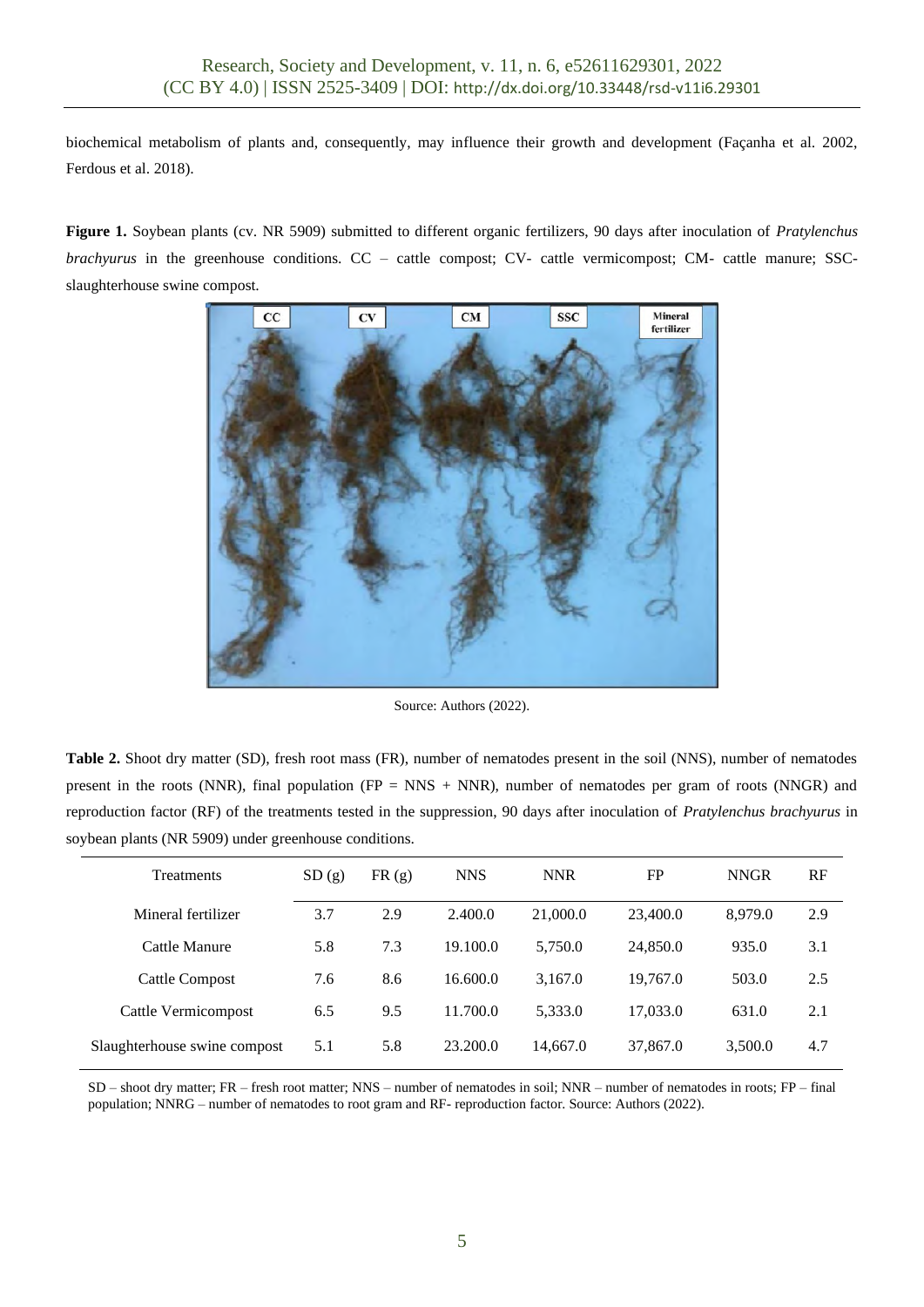| Contrasts*      | <b>SD</b> | <b>FR</b> | <b>NNS</b> | <b>NNR</b> | <b>FP</b>        | <b>NNGR</b> | RF |
|-----------------|-----------|-----------|------------|------------|------------------|-------------|----|
| $MF \times CM$  | S         | ns        | S          | S          | ns               | S           | ns |
| $MF \times CC$  | S         | S         | S          | S          | ns               | S           | ns |
| $MF \times CV$  | S         | S         | S          | s          | S                | S           | S  |
| $MF \times SSC$ | ns        | ns        | S          | S          | S                | S           | S  |
| $CM \times CC$  | ns        | ns        | ns         | ns         | ns               | ns          | ns |
| $CM \times CV$  | ns        | ns        | S          | ns         | S                | ns          | S  |
| $CM \times SSC$ | ns        | ns        | S          | S          | $\boldsymbol{S}$ | S           | S  |
| $CC \times CV$  | ns        | ns        | ns         | ns         | ns               | ns          | ns |
| $CC \times SSC$ | S         | ns        | S          | s          | S                | S           | S  |
| $CV \times SSC$ | ns        | ns        | S          | S          | S                | S           | S  |

**Table 3.** Analysis of orthogonal contrasts between the treatments tested in the suppression, 90 days after inoculation of *Pratylenchus brachyurus* in soybean (cv. NR 5909) under greenhouse conditions. (MF- Mineral fertilizer (control treatment); CM- cattle manure; CC – cattle compost; - CV- cattle vermicompost and SSC- slaughterhouse swine compost)

\**s* - significant; *ns* - not significant through orthogonal contrasts using the Dunnett test (p≤0,05). SD – shoot dry matter; FR – fresh root matter; NNS – number of nematodes in soil; NNR – number of nematodes in roots; FP – final population; NNRG – number of nematodes to root gram and RF- reproduction factor. Source: Authors (2022).

About the number of nematodes present in the soil, all organic fertilizers differed significantly when contrasted against the MF (control treatment), with higher averages. However, for the number of nematodes present in the soybean roots, all organic fertilizers were significantly lower when compared to the control treatment (Table 2 and 3). This suppression of plant pathogens generally occurs indirectly due to improvements in the chemical, physical and biological properties of soils (Castillo & Vovlas 2007, Coutinho et al. 2009), including changes in pH, nutrient availability, release of compounds during decomposition, moisture, aeration, and soil structure, resulting in addition or increased of antagonist microorganisms (Oka 2010). Furthermore, higher levels of organic matter and potassium in the soil were related to reduce the number of rootpenetrated *P. brachyurus* in soybean plants and the possible increase of plant resistance (Freitas et al. 2017). In addition, potassium increases the thickness of the epidermal cell wall, and in this case, a greater stiffness of the plant root tissue may have hampered nematode action (Rocha et al. 2007).

In relation final population data, the treatments SSC and CV differed significantly when contrasted against the control treatment, in which SSC presented superior means, and the CV presented inferior mean values. The other treatments (CM and CC) did not differ significantly from the control treatment. For the number of nematodes per gram of roots, all the organic fertilizers had significantly lower averages compared to control treatment (mineral fertilization) (Table 2 and 3). Regarding to the reproduction factor, the SSC and CV differed significantly from the control treatment, in which the SSC presented higher averages, and the CV lower mean values. When organic fertilizers were compared to each other, using orthogonal contrasts (Table 2), the CC showed significant differences when compared to the SSC, and in relation to the vegetative variable SD, the average obtained was higher (Table 2).

According to these results, the influence of organic material added to the soil is dependent on the composition of the material used. This could favor the growth and development of antagonistic species in the soil (e.g., fungi, bacteria, free-living nematodes), and the supply of different metabolites released by their decomposition, either for the suppression of phytoparasites or for plant nutrition (Akhtar & Malik 2000). Therefore, well-nourished plants generally have greater root system development, allowing them to be more tolerant to pathogen attack, reducing the impact of yield losses (McSorley & Gallaher 1995, McSorley 1998, Bridge 2000, Ritzinger et al. 2006). The same occur to the others nematological variables, such as the number of nematodes present in the soil, nematodes present in soybean roots, final population, number of nematodes per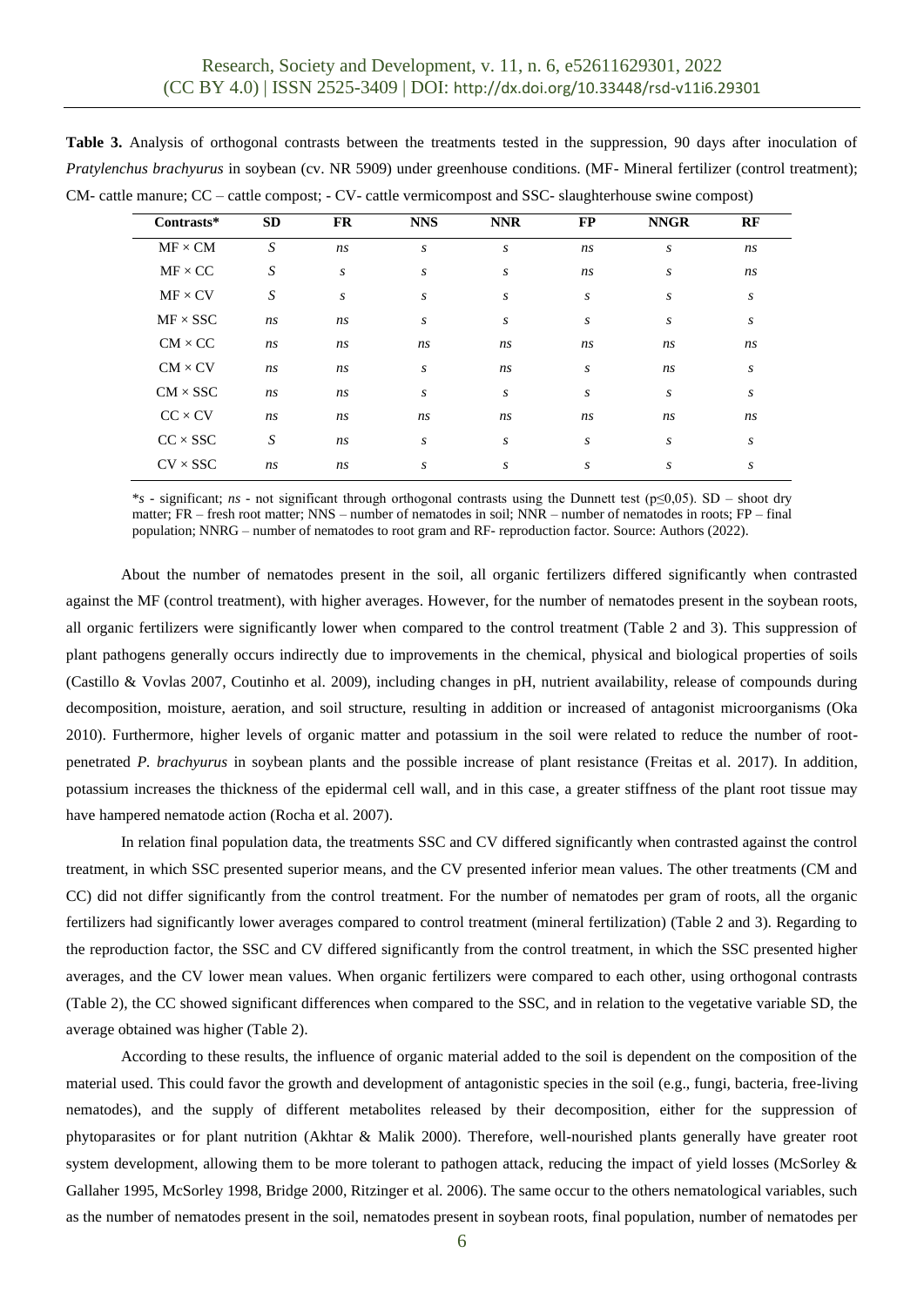gram of roots and reproduction factor, the averages found were lower than the SSC (Tables 2 and 3). And the CV and CM had significantly higher averages than SSC only in the physiological variables, shoot dry matter and fresh root matter (Tables 2 and 3).

The SSC has large amounts of N in its composition, about 75% more N than cattle manure-based fertilizers (Table 1) Ammonia, one of the major substances released during N microbial decomposition, has often been associated with plantparasitic nematode control due its relationship in inducing plasmolysis (Ferraz et al. 2010). The amount of ammonia produced varies according to the N content of the residue (Rodriguez-Kábana 1986). However, SSC showed no reduction in the incidence of *P. brachyurus* in soybean plants, due to C/N ratio (C/N = 7). Thus, this C/N ratio favor soil N accumulation, causing phytotoxicity to plants and losses by leaching and volatilization (Stirling 1991). In addition, organic compounds of animal origin, when incorporated into the soil, may have a suppressive or conductive effect depending on its C/N ratio, with the optimum range being between 14 and 20 (Pereira et al. 1996). Thus, the cattle manure fertilizers have better action potential in the plant-parasitic nematode complex, due the C/N ratio great  $(C/N = 14)$ .

Therefore, knowledge of the nutritional and pollutant potential of organic materials is important for the sustainability of the production system. In addition, it is known that after the establishment of a population of nematodes in a given area, its eradication is practically impossible. Finally, the use of combined strategies, such as integrated management, from the use of resistant cultivars, crop rotation, biological control, and the reuse of organic materials, among others, is necessary within the production system where there is a presence of plant-parasitic nematodes.

## **4. Conclusion**

According to the results obtained in this work with reuse of organic materials further studies should be carried out regarding the effect of SSC on *P. brachyurus* population dynamics in soybean plants. The organic fertilizers, cattle manure, cattle compost, cattle vermicompost and slaughterhouse swine compost, promoted the increase of shoot dry matter and root fresh mass in relation to conventional mineral fertilization in soybean plants (cv. NR 5909). However, the organic fertilizers not promoted suppressive effect on *P. brachyurus* population to these soybean plants.

This work contributed to the search for alternative substrates that can be used to control *P. brachyurus*, minimizing the use of chemical fertilizers and nematicides, enabling a more sustainable use of the environment. However, there is a need for further studies involving the potential of using different organic fertilizers, of animal, plant and agro-industrial origin, as well as analyzes of the nematicidal compounds released by this material.

#### **Acknowledgments**

The authors would like to thank the funding for the realization of this study provided by the Brazilian agency CAPES (Coordenação de Aperfeiçoamento de Pessoal de Nível Superior - Brasil) and the Soil Biology Laboratory in the Federal University of Santa Maria for the infrastructure. This study was financed in part by the Coordenação de Aperfeiçoamento de Pessoal de Nível Superior - Brasil (CAPES) - Finance Code 001 and Brazilian National Council for Scientific and Technological Development (CNPq) Project number 305046/2018-7.

## **References**

Abd-Elgawad, M. M. (2021). Optimizing safe approaches to manage plant-parasitic nematodes. *Plants*, 10(9), 1911. https://doi.org/10.3390/plants10091911.

Akhtar, M., & Malik, A. (2000). Roles of organic soil amendments and soil organisms in the biological control of plant-parasitic nematodes: a review. *Bioresource Technology,* 74, 35-47. https://doi.org/10.1016/S0960-8524(99)00154-6.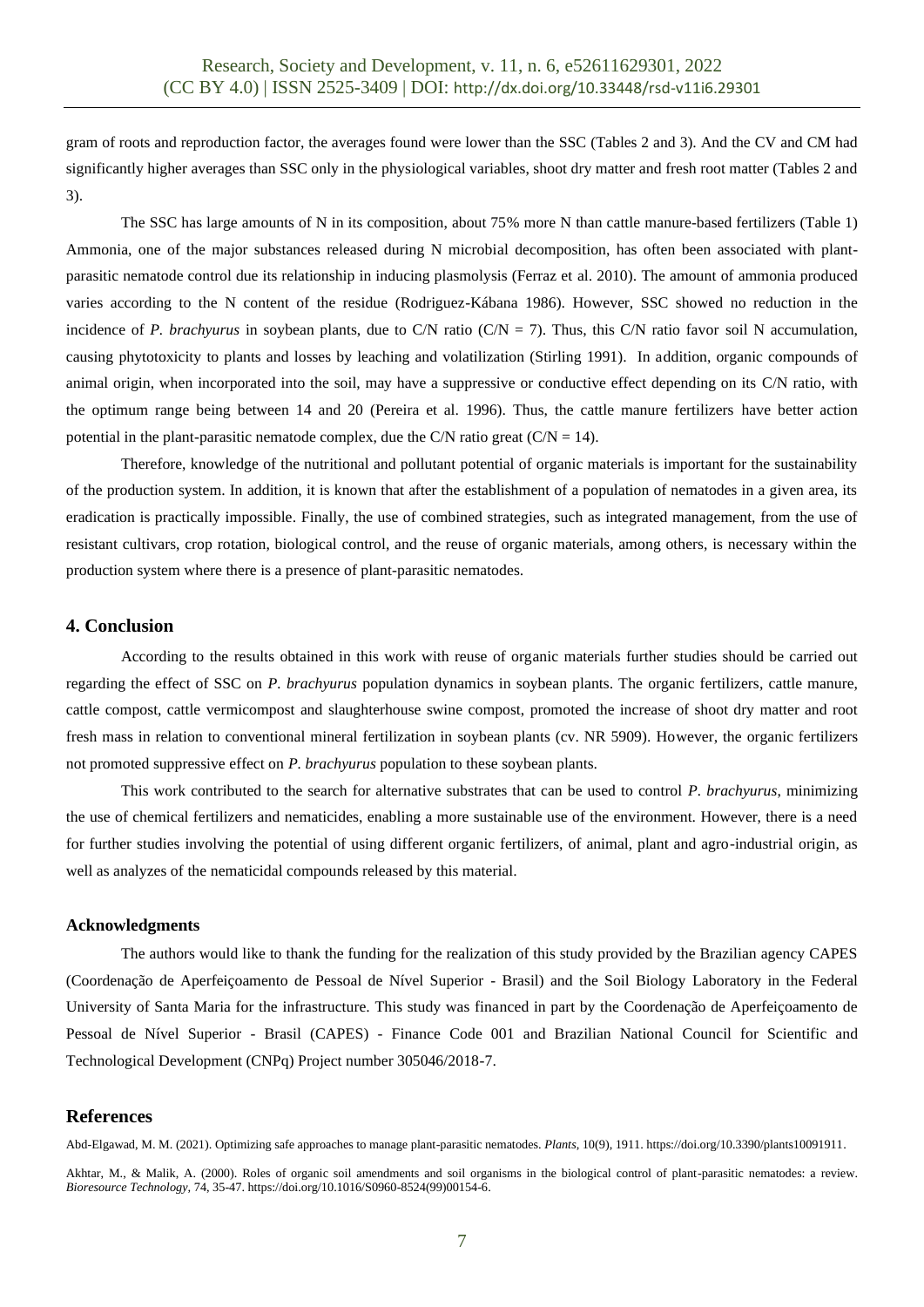Bridge, J. (2000). Nematodes of bananas and plantains in Africa: research trends and management strategies relating to small-scale farmer. *Acta Horticulturae,* 540, 391-408. https://doi.org/10.17660/ActaHortic.2000.540.44.

Castillo, P. & Vovlas, N. (2007). Pratylenchus (Nematoda: Pratylenchidae): Diagnosis, biology, pathogenicity and management. Brill.

Comissão de Química e Fertilidade do Solo – RS/SC (CQFS-RS/SC). (2016). Manual de calagem e adubação para os Estados do Rio Grande do Sul e de Santa Catarina. Sociedade Brasileira de Ciência do Solo.

Coolen, W.A. & D'Herde, C.J. (1972). A method for the quantitative extraction of nematodes from plant tissue. Ghent State Agriculture Research.

Costa, M.J.N. (2012). Nematoides: consorciação e rotação de culturas. In: Paterniani, M.E.A.G., Duarte, A.P., Tsunechiro, A. (Eds.). Diversidade e inovações na cadeia produtiva de milho e sorgo na era dos transgênicos. Campinas: *Instituto Agronômico, Associação Brasileira de Milho e Sorgo,* 367-378.

Coutinho, M.M., Freitas, L.G., Dallemole-Giaretta, R., Neves, W.S., Lopes, E. & Ferraz, S. (2009). Controle de Meloidogyne javanica com Pochonia chlamydosporia e farinha de sementes de mamão. *Nematologia Brasileira*, 33, (2) 169-175.

Dias, W.P., Asmus, G. L., Silva, J.F.V., Garcia, A., Carneiro, G.D.S., Almeida, A.M.R., & Seixas, C.D.S. (2010). Nematoides. In: Soja: doenças radiculares e de hastes e inter-relações com o manejo do solo e da cultura. Embrapa Soja, 173-206.

Façanha, A.R.; Façanha, A.L.O., Olivares, F.L., Guridi, F., Santos, G.A., Velloso, A.C.X.; Rumjanek, V.M., Brasil, F., Schripsema, J., Braz-Filho, R., Oliveira, M.A. & Canellas, L.P. (2002). Bioatividade de ácidos húmicos: efeitos sobre o desenvolvimento radicular e sobre a bomba de prótons da membrana plasmática. *Pesquisa Agropecuária Brasileira*, 37, (9) 1301-1310.

FAO. (2017). The state of food security and nutrition in the world 2017. Building resilience for peace and food security, Rome. http://www. fao. org/3/ai7695e.

Ferdous, J., Mannan, M., Haque, M., Mamun, M.A. & Alam, M.S. (2018). Chlorophyll content, water relation traits and mineral ions accumulation in soybean as influenced by organic amendments under salinity stress. *Australian Journal of Crop Science*, 12, (12) 1806.

Ferraz, L.C.C.B. & Brown, D.J.F. (2016). Nematologia de plantas: fundamentos e importância. Sociedade Brasileira de Nematologia.

Ferraz, S., Freitas, L.G. de., Lopes, E.A. & Dias-Arieira, C.R.D. (2010). Manejo sustentável de fitonematoides. Universidade Federal de Viçosa.

Ferreira, E.B., Cavalcanti, P.P. & Nogueira, D.A. (2018). ExpDes.pt: Experimental Designs package. R package version 1.2.0.

Freitas, J.R.B., Moitinho, M.R., Teixeira, D.D.B., Bicalho, E.S., Silva Júnior, J.F., Siqueira, D.S. & Barbosa, B.F.F. (2017). Soil factors influencing nematode spatial variability in soybean. *Agronomy Journal*, 109, (2) 610-619.

Gerke, J. (2018). Concepts and misconceptions of humic substances as the stable part of soil organic matter: A review. Agronomy, 8, (5) 76.

Mcsorley, R. (1998). Alternative practices for managing plant-parasitic nematodes. *American Journal of Alternative Agriculture,* 13, 98-104.

Mcsorley, R.R. & Gallaher, R.N. (1995). Cultural pratices improve crop tolerance to nematodes. Nematropica. 25, (1) 53-60.

Leite, M.L.T., de Almeida, F.A., Fonseca, W.L., de Oliveira, A.M., Prochnow, J.T., Pereira, F.F. & de Alcântara Neto, F. (2019). Effect of vinasse in the suppressiveness to *Pratylenchus brachyurus* in soybean. *Journal of Agricultural Science,* 11(1), 538-545. http://dx.doi.org/10.5539/jas.v11n1p538.

Oka, Y. (2010). Mechanisms of nematode suppression by organic soil amendments – A review. Applied Soil Ecology, 44, 101-115.

Oostenbrink, R. (1966). Major characteristics of the relation between nematodes and plants. *Mededeelingen der Landbouw-Hoogeschool*, 66, (4) 1-46.

Pereira, J.C.R., Zambolim, L., Vale, F.X.R. do & Chaves, G.M. (1996). Compostos orgânicos no controle de doenças de plantas. *Revisão Anual de Patologia de Plantas,* 4, 353-380.

Ramires, M. F., Souza, E.L. de., Fontanive, D.E., Bianchetto, R., Krynski, A.M., Cezimba, J.C.G. & Antoniolli, Z.I. (2019). Ecotoxicology of Pig Slaughterhouse Waste Using Lactuca sativa L., Raphanus sativus L., and Oryza sativa L. *Revista Brasileira de Ciência do Solo,* 43:e0180119. http://dx.doi.org/10.1590/18069657rbcs20180119.

Ritzinger, C.H.S.P. & Fancelli, M. (2006). Manejo integrado de nematóides na cultura da bananeira. Revista Brasileira de Fruticultura, 28, (2) 331-33. https://doi.org/10.1590/S0100-29452006000200041.

Rocha, M.R.D., Carvalho, Y.D., Corrêa, G.D.C., Cunha, M.G.D., & Chaves, L.J. (2007). Efeito da calagem e da adubação potássica sobre o nematóide Heterodera glycines (Ichinohe, 1952). Agrociencia, 11, 31-38.

Rodriguez-Kábana, R. (1986). Organic and inorganic nitrogen amendments to soil as nematode suppressants. *Journal of Nematology,* 18, 29-135.

Silva, F.J., Ribeiro, R.C.F., Xavier, A.A., Neto, J.A.S., Souza, M.A., Dias-Arieira, C.R. (2016). Rhizobacteria associated with organic materials in the control of root-knot nematode in tomato. *Horticultura Brasileira*, 4, (1) 59-65. https://doi.org/10.1590/S0102-053620160000100009

Soares, E.M.B., Silva, C.A., Dias, B.O., Bettiol, W. & Belizário, M.H. (2008). Frações da matéria orgânica de Latossolo sob influência de doses de lodo de esgoto. Pesquisa Agropecuária Brasileira, 43, (9) 1231-1240. https://doi.org/10.1590/S0100-204X2008000900018.

Soil Survey Staff. (2014). Keys to Soil Taxonomy. Department of Agriculture, Natural Resources Conservation Service.

Steffen, G.P.K. (2017). Vermicompostagem de resíduos orgânicos - Guia prático de perguntas e respostas. Gráfica e Editora RJR.